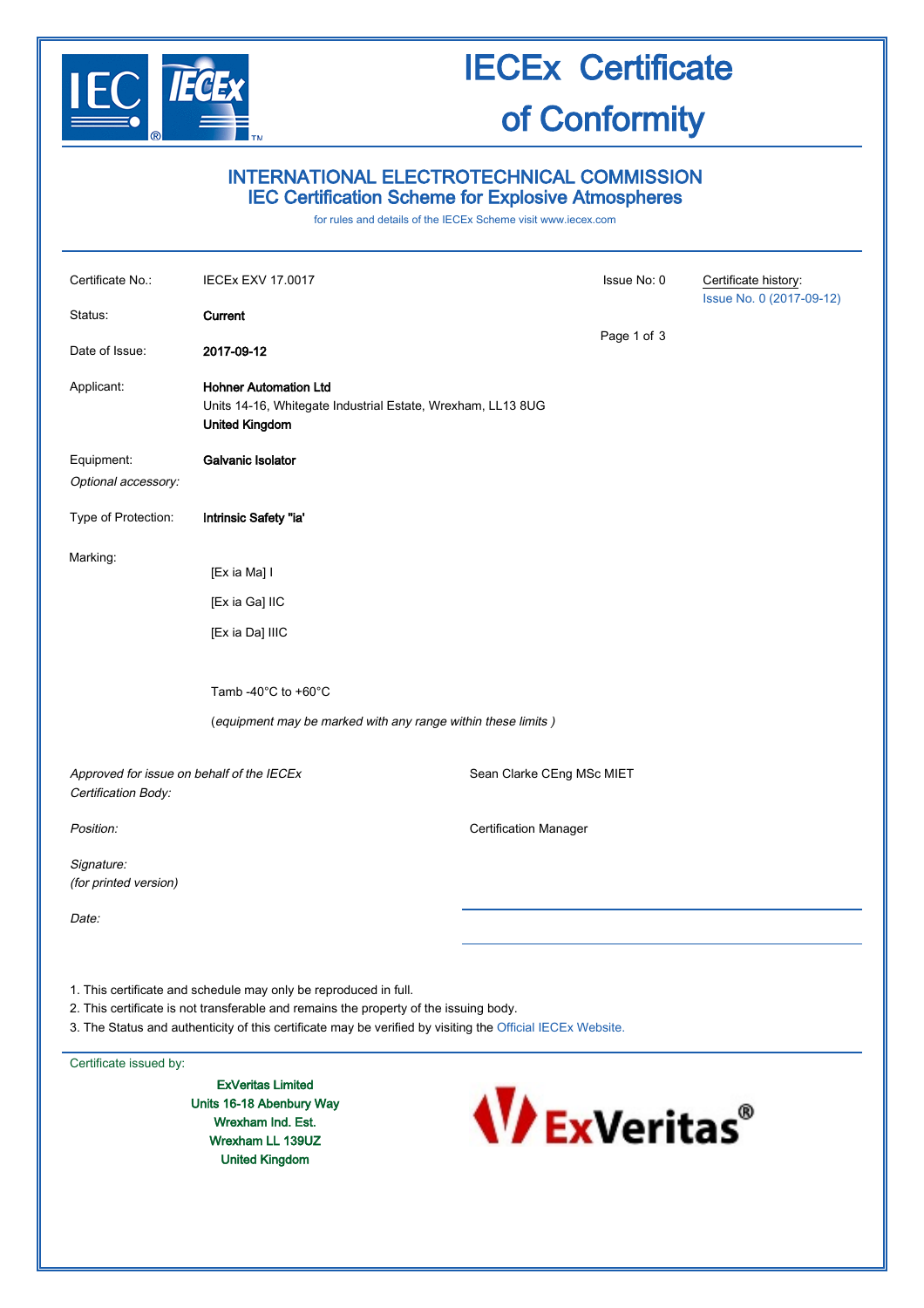

# IECEx Certificate of Conformity

| Certificate No: | <b>IECEX EXV 17.0017</b>                                                                                                 | Issue No: 0 |
|-----------------|--------------------------------------------------------------------------------------------------------------------------|-------------|
| Date of Issue:  | 2017-09-12                                                                                                               | Page 2 of 3 |
| Manufacturer:   | <b>Hohner Automation Ltd</b><br>Units 14-16, Whitegate Industrial Estate, Wrexham, LL13 8UG, UK<br><b>United Kingdom</b> |             |

Additional Manufacturing location(s):

These products may be manufactured at any Hohner Automation Facility listed on Quality Assessment Report GB/SIR/QAR06.0038 that has been audited for the manufacture of the type of protection listed

This certificate is issued as verification that a sample(s), representative of production, was assessed and tested and found to comply with the IEC Standard list below and that the manufacturer's quality system, relating to the Ex products covered by this certificate, was assessed and found to comply with the IECEx Quality system requirements. This certificate is granted subject to the conditions as set out in IECEx Scheme Rules, IECEx 02 and Operational Documents as amended.

### STANDARDS:

The electrical apparatus and any acceptable variations to it specified in the schedule of this certificate and the identified documents, was found to comply with the following standards:

| IEC 60079-0 : 2011<br>Edition:6.0 | Explosive atmospheres - Part 0: General requirements                          |
|-----------------------------------|-------------------------------------------------------------------------------|
| IEC 60079-11: 2011<br>Edition:6.0 | Explosive atmospheres - Part 11: Equipment protection by intrinsic safety "i" |

This Certificate does not indicate compliance with electrical safety and performance requirements other than those expressly included in the

Standards listed above.

### TEST & ASSESSMENT REPORTS:

A sample(s) of the equipment listed has successfully met the examination and test requirements as recorded in

Test Report:

[GB/EXV/ExTR17.0017/00](http://iecex.iec.ch/iecex/IECExWeb.nsf/ExTRNumber/GB/EXV/ExTR17.0017/00?OpenDocument)

Quality Assessment Report:

[GB/SIR/QAR06.0038/09](http://iecex.iec.ch/iecex/IECExWeb.nsf/QARNumber/GB/SIR/QAR06.0038/09?OpenDocument)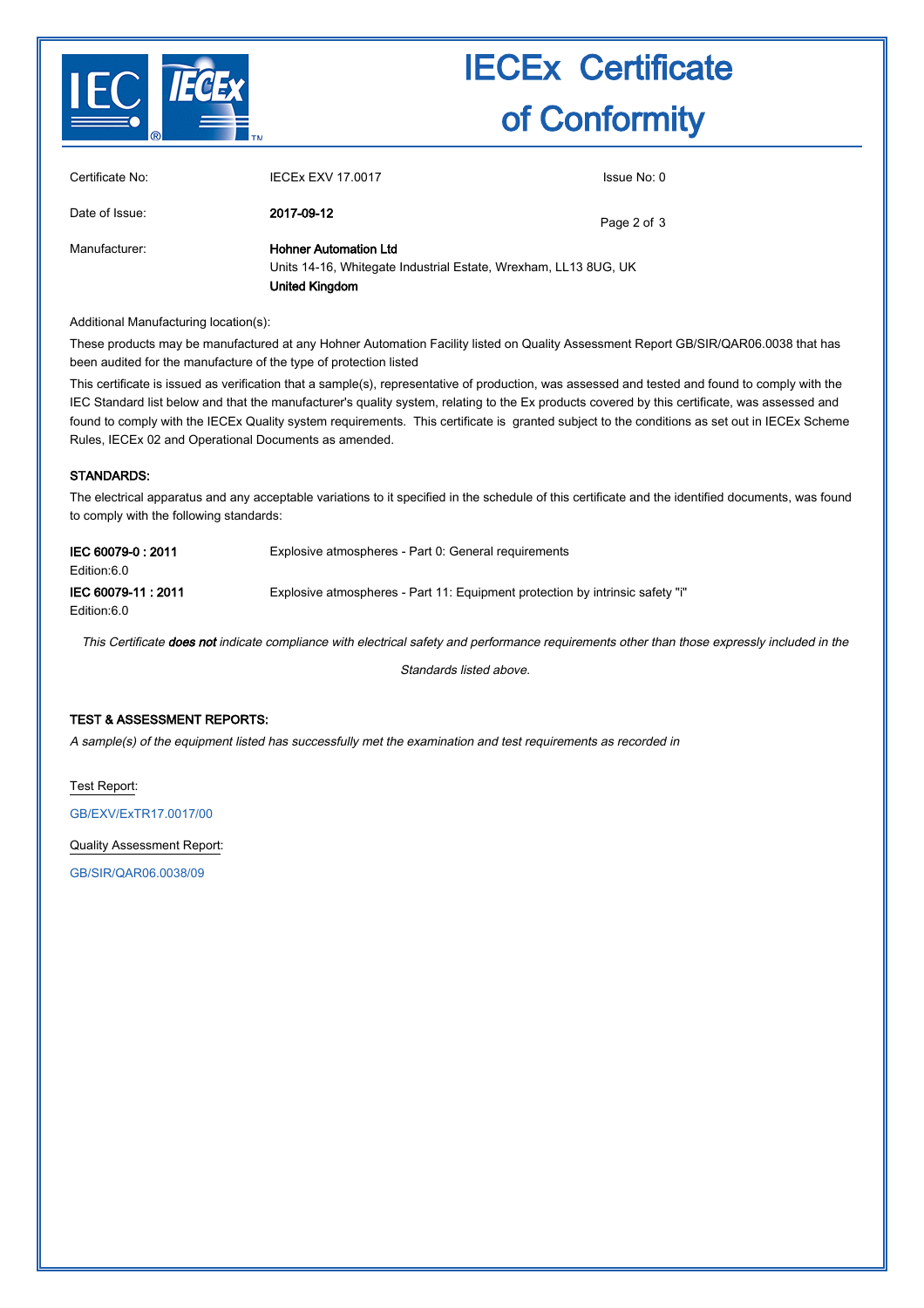

# IECEx Certificate of Conformity

| Certificate No: | <b>IECEx EXV 17.0017</b> | Issue No: 0 |
|-----------------|--------------------------|-------------|
|                 |                          |             |

Date of Issue: 2017-09-12

Page 3 of 3

Schedule

### EQUIPMENT:

Equipment and systems covered by this certificate are as follows:

The galvanic isolation interfaces are designed to provide power and optically isolated signal inputs/outputs to a series of Hohner shaft encoders mounted in the hazardous gas or dust areas. The Interface is housed in a non-conducting, IP20 plastic enclosure. The interface circuitry is mounted on a single, double-sided, FR4, PCB, which is mounted within the plastic housing. The interfaces utilise a type 2b transformer and suitable opto-isolators that are rated for a maximum non-hazardous area fault voltage (Um) of up to 250 V.

There are four types of galvanic isolation interfaces, a type IB and type ID and type SP-IB-XXX and type SP-ID-XXX, which are intended to be used with ATEX approved, Hohner apparatus. All types are intended for use with incremental encoders, one has an Extended Line Driver Output (Type IB) and the other type has a Sink Open Collector Output (Type ID) to the safe area. SP-IB-XXX and SP-ID-XXX are special variants of 'IB' and 'ID', where 'XXX' are alpha numeric characters.

The galvanic isolation interfaces have the following safety description:

### Non-Hazardous Area Terminals 1 through to 8

Um: 250 V The interface, terminals 1 through to 8 are intended to be connected to equipment operating on a d.c. supply that has voltages up to 30 Vdc.

Hazardous Area Terminals A through to H  $\cup$  o = 27.8 V  $\mid$  o = 98 mA Po = 680 mW Ci = 12 nF

### Conditions of Manufacture

● Each manufactured sample of the Type 2b transformers (B5520) shall be subjected to an electric strength test using a test voltage of 2500 V rms applied between the input and output windings as per clause 11.2 of EN6079-11. Additionally the transformers shall be subjected to an electric strength test using a voltage of 1500 Vrms between all windings and the screen. Alternatively a voltage of 20% higher may be applied for 1s. There shall be no evidence of flashover or breakdown and the maximum current flowing shall not exceed 5mA.

### SPECIFIC CONDITIONS OF USE: NO

### Annex:

[IECEx EXV 17.0017 Issue 0 - Annex.pdf](http://iecex.iec.ch/iecex/IECExWeb.nsf/0/835BD8C3D16972ECC1258170004AF52F/$File/IECEx EXV 17.0017 Issue 0 - Annex.pdf)